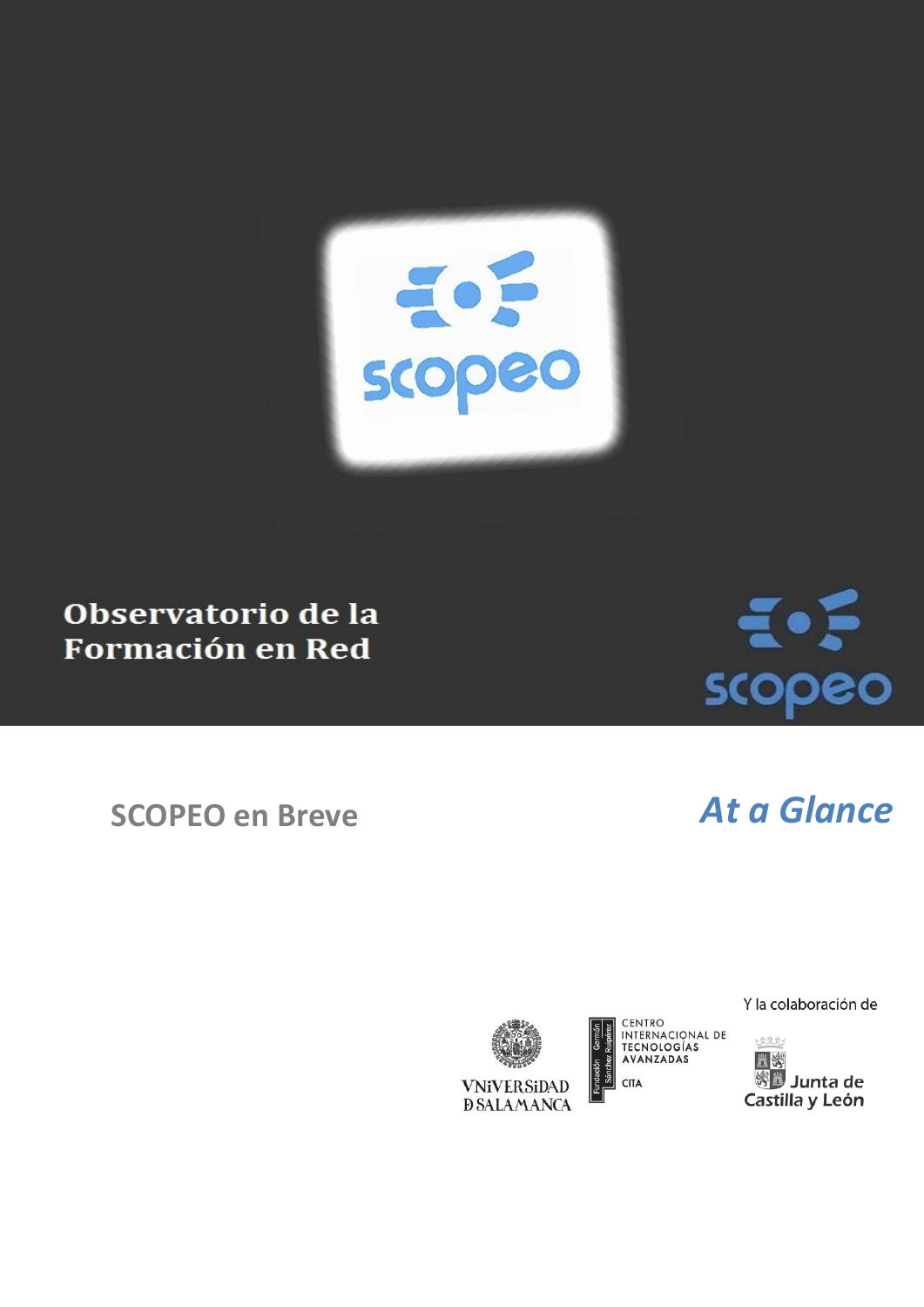#### **SCOPEO***, El Observatorio de la Formación en Red*

**"The E-learning Observatory"** for Spain and the Hispanic World

*" An E-learning Observatory, with lots of SCOPE "*

SCOPEO, the "E-learning Observatory" for Spain and the Hispanic World, develops rigorous and unbiased monitoring and research on e-learning in four main sectors (pre-university levels of education, higher education, public administration and private companies), promoting effective initiatives involving information and communication in this field.

#### **MISSION**

The E-learning Observatory SCOPEO, has emerged with the mission to become an independent, trustful and rigorous leading centre of opinion and research on e-learning in Spain, with particular attention to the dynamics in the Hispanic World, mainly Latin America and the Caribbean. SCOPEO is specialized in the study and analysis of the transmission of online education knowledge to society.

#### **VISION**

The E-learning Observatory SCOPEO, aims to conduct rigorous and continuous research work and serve as reference opinion centre on the implementation of e-learning in Spain and the Hispanic World in four main strategic sectors of activity:

- $\checkmark$  Infant, primary, secondary education and vocational training (Pre-university Education)
- $\checkmark$  Colleges and Universities (Higher Education)
- $\checkmark$  Public Administration
- $\checkmark$  Private Companies

#### **OBJECTIVES**

The overall objective of the E-learning Observatory SCOPEO is to transmit and promote elearning in society through actions such as:

 \*Constantly evaluate the educational use of ICT in four basic fields of research (preuniversity levels of education, higher education, public administration and private companies) as well as cross-cutting themes related to these four areas.

 \*Provide current, valid and relevant information to all institutions and individuals, who want to include or develop formative actions using new technologies, and keep them permanently informed about the dynamics of the sector.

 \*Generate, around SCOPEO, a global community of users, researchers, specialists, training managers and students to share and spread information and develop joint activities around the encouragement and improvement of educational experiences with ICT.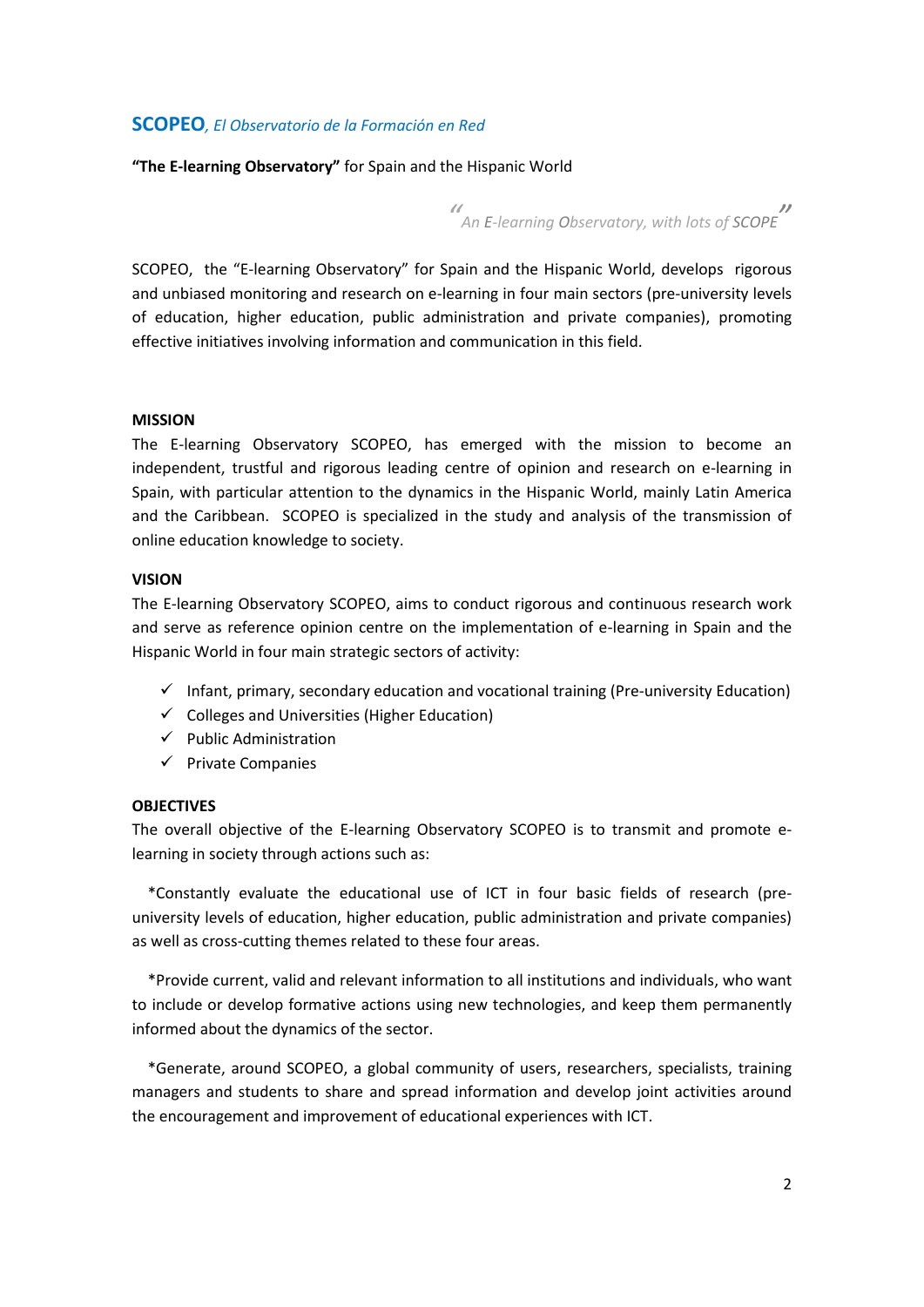#### **ABOUT US**

Scopeo is a joint effort that comes from the integration of two main backgrounds around elearning. On the one hand, the experience, interdisciplinary work and research developed by the **University of Salamanca** on education, society and technology, and, on the other hand, canalize the commitment and social experience that has been undertaken by the **Germán Sanchéz Ruipérez Foundation**, through the **International Center for Advanced Technology (CITA)**, to promote social inclusion and improve people's digital competence. Both institutions count with the special collaboration of the **Regional Government of Castilla y León** with whom SCOPEO's action policy is designed.

#### *Board of members*

#### **Honour Committee**

**Presidence**

D. Daniel Hernández Ruipérez *Rector Magnífico de la Universidad de Salamanca*

D. Germán Sánchez Ruipérez *Presidente de la Fundación Germán Sánchez Ruipérez*

#### **Members**

D. Antonio Silván Rodríguez *Consejero de Fomento de la Junta de Castilla y León*

#### Dña. Isabel Alonso Sánchez

*Consejera de Administración Autonómica de la Junta de Castilla y León*

#### **Steering Committee**

**Presidence** Dña. Pastora Vega Cruz *Vicerrectora de Innovación e Infraestructuras de la Universidad de Salamanca*

**VicePresident c o m o s e d i c e v i d e p r e s i d e n c i a e n i n g l i s** Dña. Carolina Blasco Delgado *Directora General de Telecomunicaciones de la Junta de Castilla y León*

Fernando Almaraz *Director del Servicio de Innovación y Producción Digital de la Universidad de Salamanca*

Joaquín Pinto Escribano

*Director del Centro Internacional de Tecnologías Avanzadas de la Fundación Germán Sánchez Ruipérez.*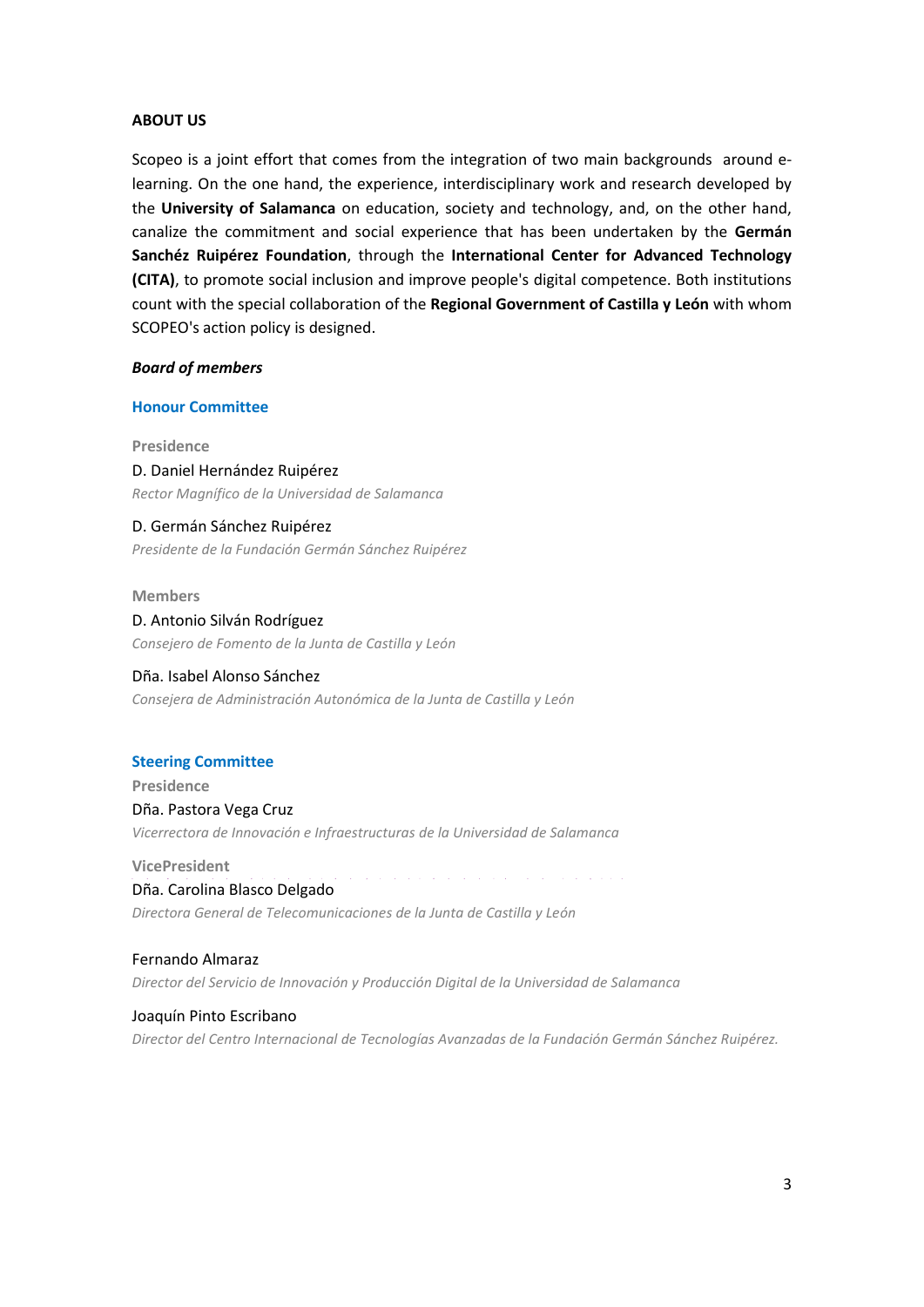### **CONTACT**

SCOPEO - Observatorio de la Formación en Red Universidad de Salamanca Plaza Fray Luis de León, 1 37008 Salamanca, España [http://scopeo.usal.es](http://scopeo.usal.es/) Tel. +34 923 294 400 Ext. 3296 Fax +34 923 294 872 [scopeo@usal.es](mailto:scopeo@usal.es)